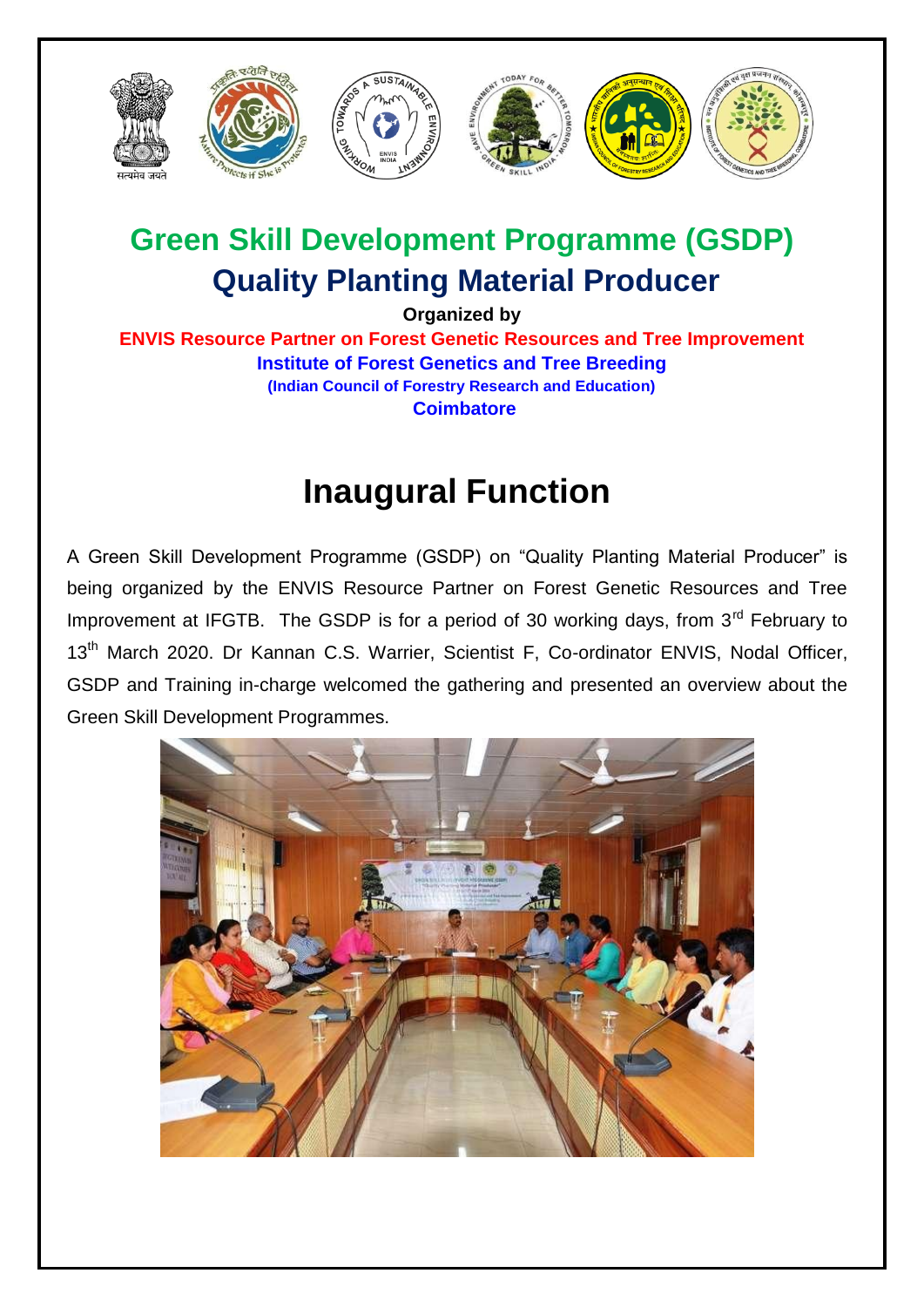He detailed the overall schedule and gave an insight to the entire curriculum of the GSDP on Quality Planting Material Producer. He also explained how this GSDP course has been framed to create self employment opportunity for the candidates.

During the self-introductory session, the candidates explained why they have chosen this GSDP. They also explained their future plans on completion of the course and thanked the MoEF&CC and IFGTB for providing the opportunity to join in this course.



Dr. S.Murugesan, Director, IFGTB, inaugurated the GSDP.

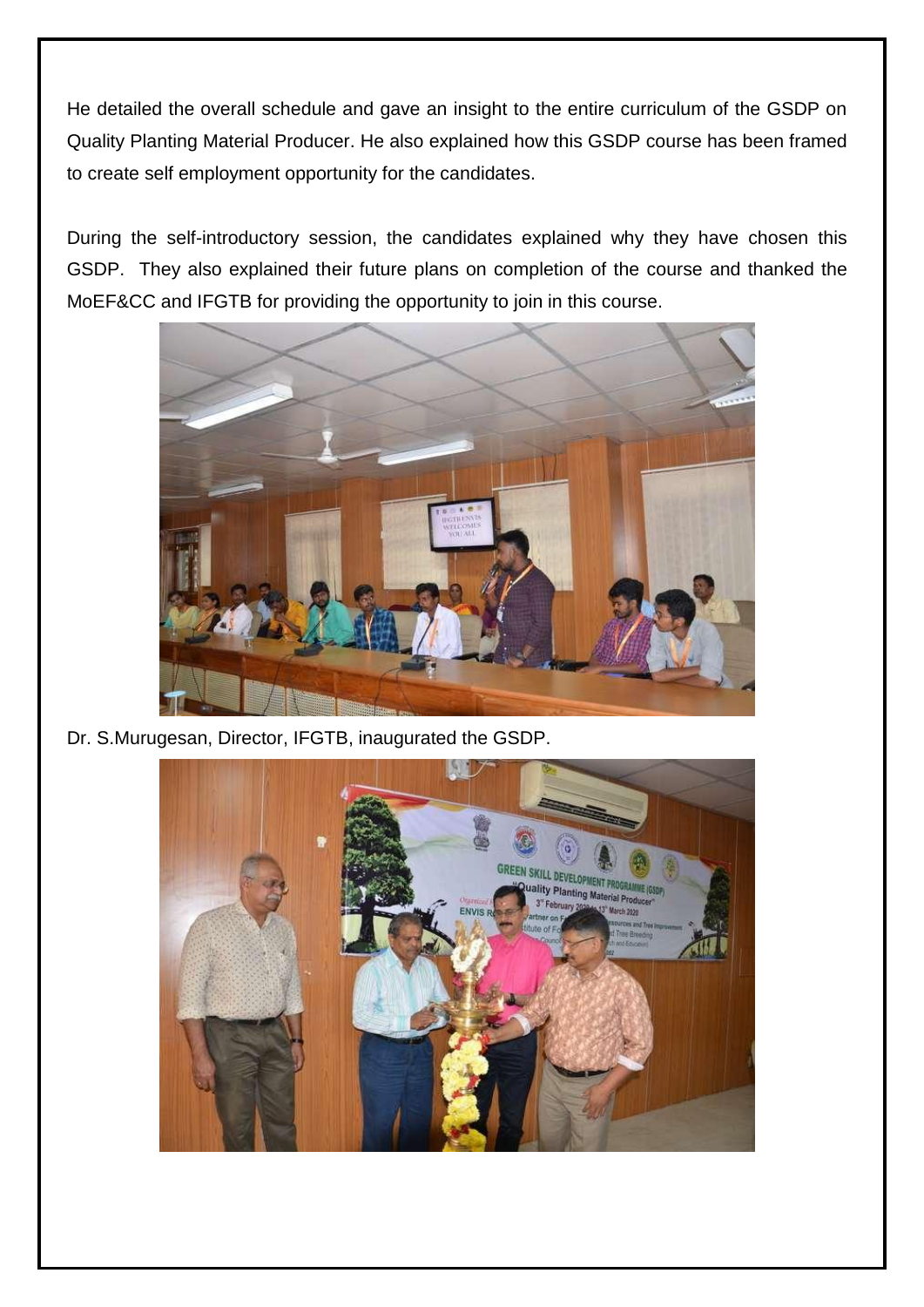

During his inaugural address, Dr. S. Murugesan, spoke on the need for increasing the tree cover at least in one third of our geographical area whereas the demand for timber, fuel-wood, and pulpwood is rapidly escalating. At present, only up to 30-40% of the demand for quality planting material is being met by the existing registered nurseries; the rest are met from the unorganized sectors. There is an urgent need for establishing more certified nurseries to meet the demand for the quality planting stock, he added. He also emphasized how the candidates should make use of the course to create quality nurseries by becoming entrepreneurs in order to meet the demand of superior planting stock throughout the country.